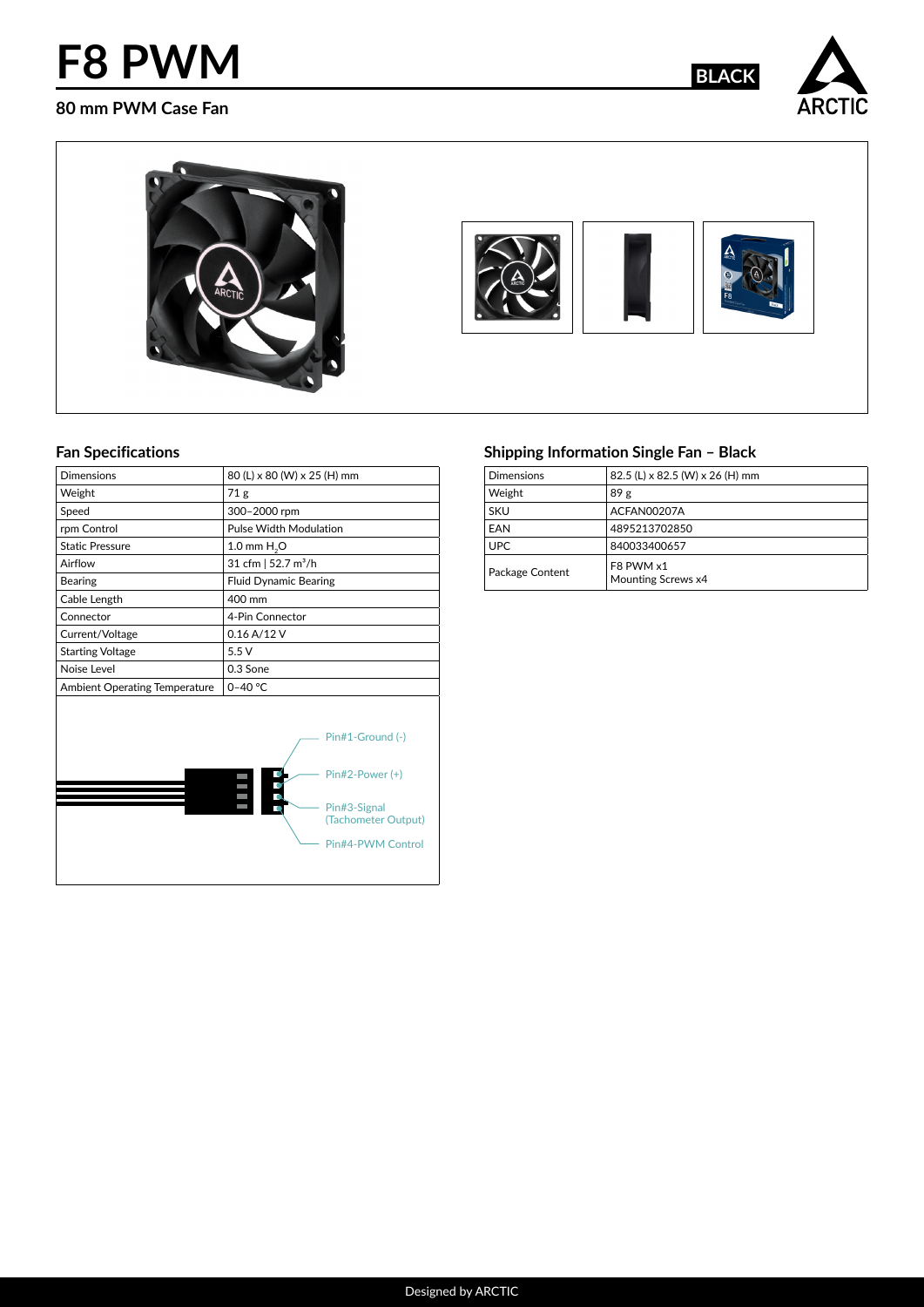# **F8 PWM BLACK**

**80 mm PWM Case Fan**